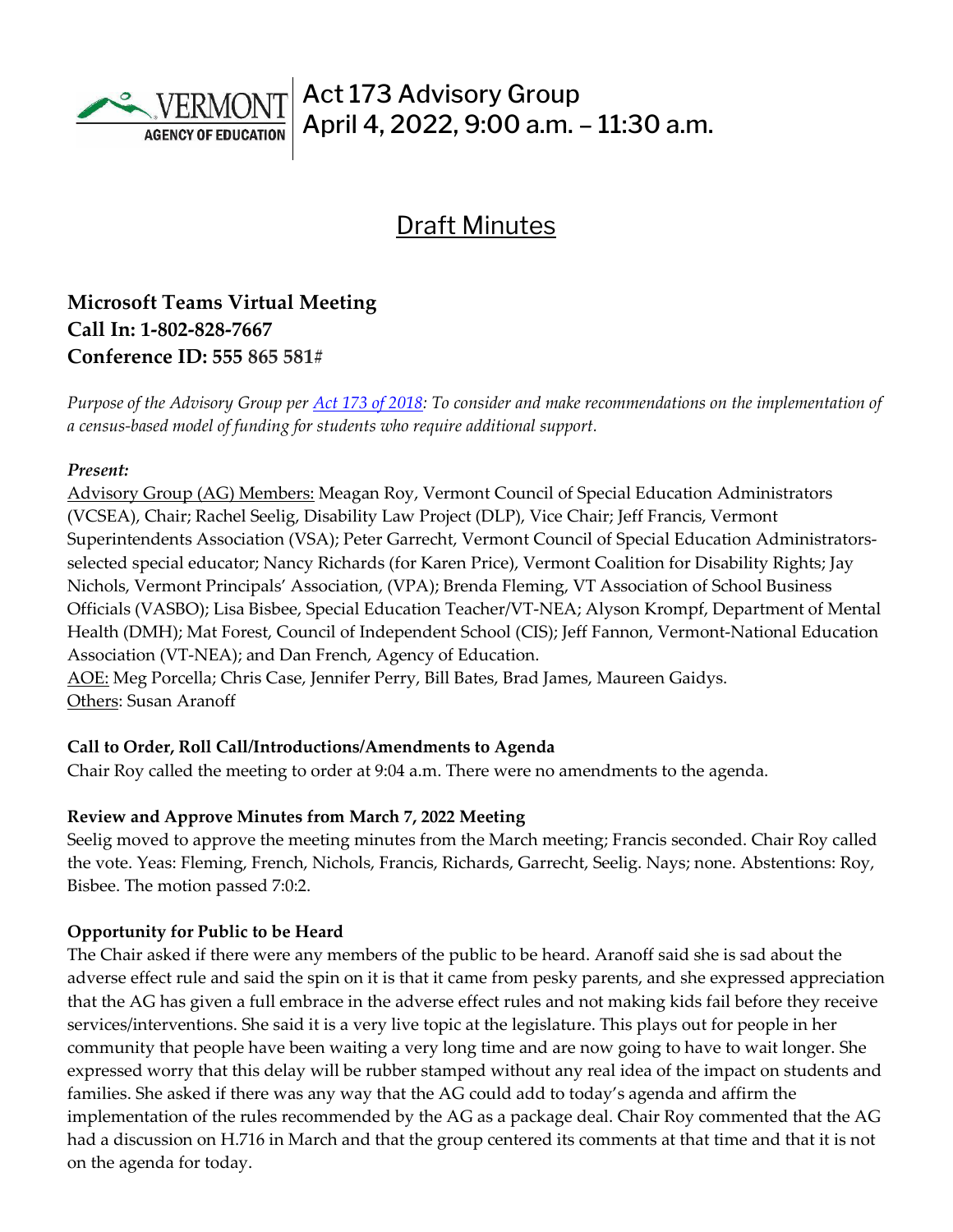## **Discussion: Input on Time Documentation Technical Manual Draft –** *Jen Perry/AOE Team*

Perry spoke about a smaller group, consisting of members from the AG and AOE, that started meeting last fall/early winter to discuss current time studies and the implementation of Act 173. The AOE and Local Education Agencies (LEAs) are aware that there needs to be some kind of time recording/reporting to allow the time spent for special education allowable expenditures to be counted/included in the Maintenance of Effort (MOE) requirement. In conversations with this smaller group, five buckets of staff were identified as an allowable special education expense.

From there they took current flexible federal guidelines (time and effort) and disseminated cost objectives for staff members that would allow for meeting the MOE requirement. With Act 173, AOE is required to create two technical manuals. It is important that any published items are of great use to the field. These manuals will be published by July 1, but intent is to revisit every quarter, for at least one year, to get feedback and expand on these technical manuals. The technical manuals are being finalized and will go to the leadership team and legal division this week, then to the AOE Communications Division. By April 2022, the intent is to share out the technical manuals on allowable expenses and meeting the MOE requirement. In May 2022, manuals will be placed on AOE website for 30 days of public comment. By June 2022, manuals will be finalized and then publicized on the AOE website by July 1, 2022. For MOE, AOE will be deploying the Center for IDEA Fiscal Reporting (CIFR's) LEA/MOE calculator that will go out to Business Managers and over the next year, trainings will be provided by AOE on this tool and pre-populated calculators based on the last met MOE. This calculator is referenced in the manual.

Chair Roy said the draft documents of the technical manuals will be available for the May meeting and there will be a lengthier discussion at that time, so that comments/feedback can be provided. She asked members to get input from their respective organizations prior to the May meeting so that could be included in the discussion.

# **Discussion - Act 173 Program Resources –** *Chris Case and AOE Team*

Chris Case shared a document titled, ["Using AOE Tools and Resources to Support Local-level Responses to](https://education.vermont.gov/document/DRAFT-Using%20AOE%20Resources%20to%20Address%20LEA%20173%20Needs-02-07-22)  [Act 173"](https://education.vermont.gov/document/DRAFT-Using%20AOE%20Resources%20to%20Address%20LEA%20173%20Needs-02-07-22) and discussed the process for existing tools, systems strengths, plan implementation. He shared another document titled ["Local Comprehensive Assessment Systems \(LCAS\): Making Connections with](https://education.vermont.gov/documents/edu-local-comprehensive-assessment-systems-lcas-making-connections-with-vtmtss)  [VTmtss"](https://education.vermont.gov/documents/edu-local-comprehensive-assessment-systems-lcas-making-connections-with-vtmtss) and how to use this document. The AOE is trying to figure the role of these documents in education recovery work. Case asked the AG what their role would be in supporting this roll-out of resources and encouraging the field to use these resources and follow-through with action steps.

There was discussion on training the trainers being more robust, how much training the trainer is being provided, sending information is not sufficient, teams deployed to districts when needed, disconnect between the AOE and the field and what can be provided, form following need for trainings, AOE not having capacity for intensive coaching of each LEA, needs assessment will inform supports, funds available beyond the Elementary and Secondary School Emergency Relief (ESSER) Fund to leverage support, transparency/consistency, needs assessment should include input from families and community, list of recommended providers to provide additional support, **VTMTSS** professional learning providers list, AOE's thought on the accountability piece of Act 173, Act 173 needing to be coherent and concurrent with education recovery work, oversight is a key support function that should be leveraged, AOE has requested 3 positions to assist with oversight in the proposed budget for the General Assembly, and needs assessment response informing professional development.

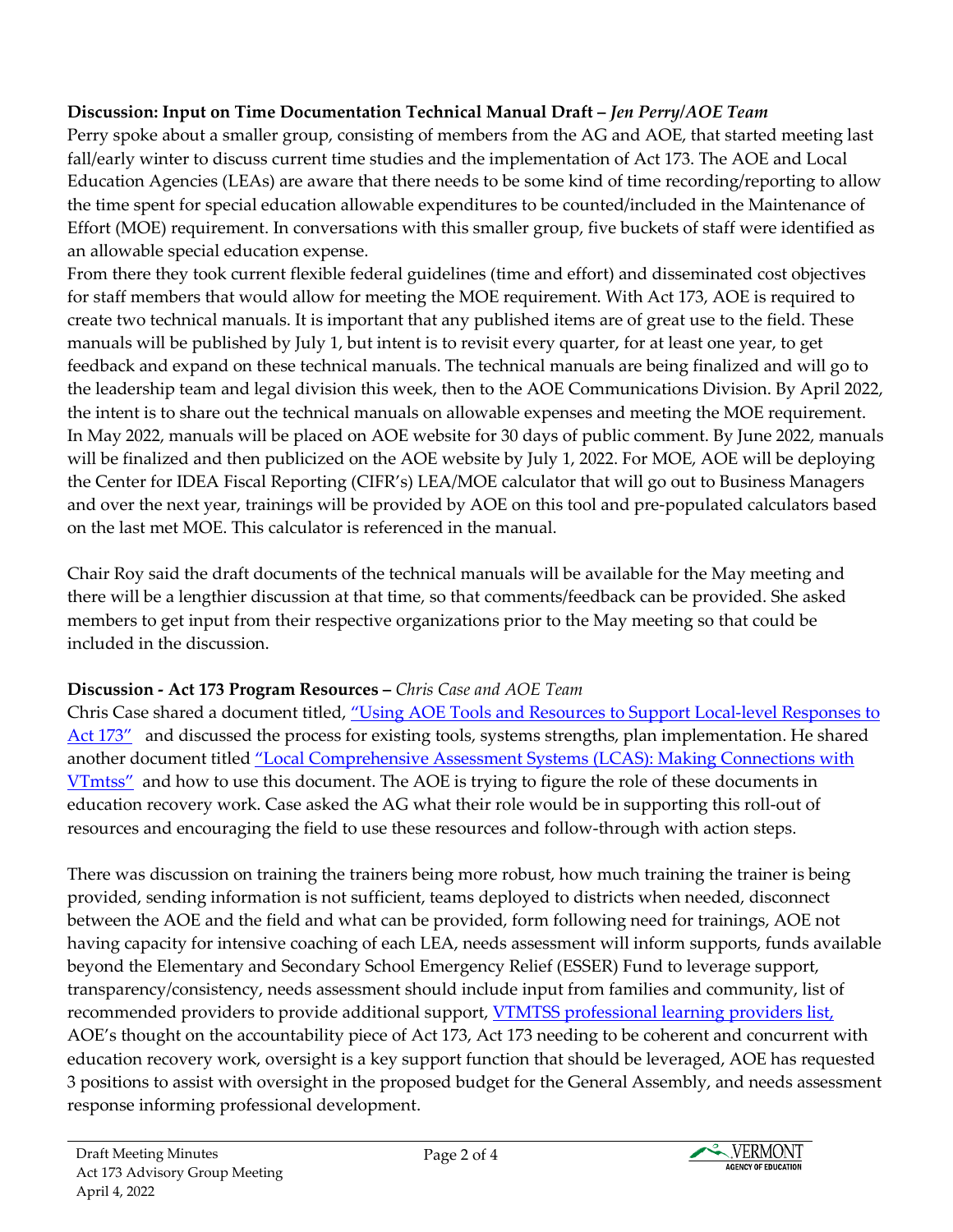Chair Roy segued back to how to support the roll-out of these resources. She spoke about the difference of pushing these resources out vs. endorsing the resources. Case spoke about posting these documents on the website as not being the most effective way to get the field to review them or engage with them. He offered some suggestions: endorsement, making people aware, district level improvement conversations, recommendation for superintendents and principals, etc. There was further discussion on the AG supporting the content of these manuals, having a one-page statement (provided by AOE) that could be further distributed by AG members, needing a final draft of content before offering formal support, importance of context and utility, AG receiving one-page statement and technical manuals to review with their individual organizations.

Case said he will send completed packets to the AG. Members will review before May AG meeting and decide how to further distribute.

### **Discussion/Action - Recommendations for Statutory Changes**

Chair Roy stated that any recommendations need to be made soon. One question was whether the omission of Individual Education Programs (IEPs)/Section 504 was omitted on purpose or not. Seelig spoke about this appearing to be an inadvertent omission and said the AG should ask for that correction to be made, otherwise the AG is supporting discrimination against some kids with disabilities. There was discussion on the responsibilities of Section 504 plans, intent of Act 173 is irrelevant and AG needs to take an affirmative stance as next month will be too late, the two different components of Section 504, shared responsibility between the public and private schools, collaborative partnership between sending district and receiving school is critical, [memo from St. Johnsbury to all Special Education Directors and LEAs,](https://education.vermont.gov/documents/Memo%20from%20St.%20Johnsbury%20-%20504) and additional recommendation for rules and lack of time to research this.

Seelig offered a motion: that the AG advises the Legislature of the recommendation that the nondiscrimination elements of Act 173 include all students with disabilities not only those who are eligible for special education under IDEA and the obligations for a school district or independent school in developing 504 plans needs to be addressed. There was discussion on the mechanism already existing through AOE's approval process, discomfort with a motion, collaborative process is needed, shouldn't dictate that a problem needs to be resolved by this AG or the legislature, conflict with wanting to signal clear support of non-discrimination elements of the intent and needing additional clarity about the relationship between independent schools and LEAs, and making it clear that it is an issue to be resolved.

Seelig offered another motion: that the AG advise the legislature that we recommend that Act 173 be amended so that the current provision prohibiting discrimination for students on IEPs be changed to include all students with disabilities not only those who are eligible for special education under IDEA **and** that the obligations of a public school district and independent school in implementing/developing 504 plans need to be resolved either through legislation or through the independent school approval process of AOE. Fleming seconded the motion. There was discussion on dividing the question, if divided the first part of the motion being clear and the second needing more discussion, the independent school process is a State Board of Education process not AOE, and the topic needing more discussion. Francis made a friendly amendment to divide the motion. There was discussion on the definition of disability under Section 504.